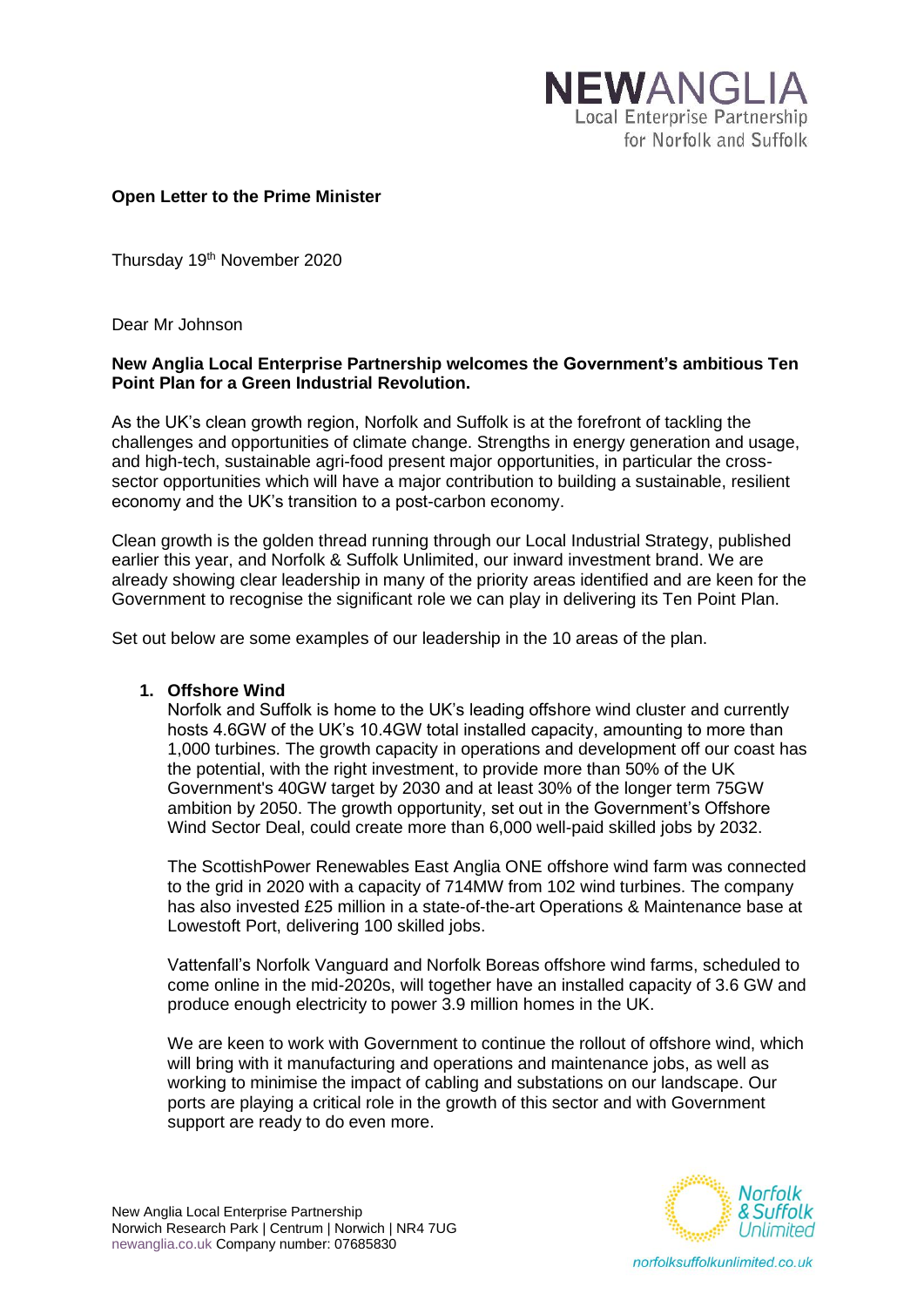# **2. Hydrogen**

Hydrogen East was launched this summer to analyse the potential pathways for the development of a regional hydrogen economy that will support delivery of other regional economic and clean growth priorities. The network is supported by leading businesses in the sector, including New Anglia Local Enterprise Partnership, and will work with public and private sectors to identify options to deliver a viable route map that sees this area as a leading 'hydrogen region'.

This work strategically aligns with the aims and aspirations of the Norfolk and Suffolk Local Industrial Strategy and focus on clean growth, with hydrogen being an important part of the energy mix going forward. The 'decarbonising' of the whole energy system and drive towards net zero is a key priority. This work is also supported by the All Energy Industry Council.

The Bacton Gas Terminal on the northeast Norfolk coast is already a major infrastructure asset and energy hub and provides a gateway for access of one third of total gas to the British market. There is scope for the site to be developed into a major innovation and demonstration project (Bacton 2.0) for new energy, including hydrogen.

### **3. Nuclear**

We are supportive in principle of Sizewell C, the proposed new nuclear power station on the Suffolk coast, and are working with EDF Energy to both maximise the economic benefits and minimise the environmental impact of the development.

The plant would be expected to meet 7% of the UK's demand when it comes into service. Estimates say it would inject up to £200m a year into the regional economy during peak construction and £40m per year during its 60 years of operation. Furthermore, it would create 25,000 roles during the construction phase with 900 permanent operational jobs created, plus the need for an 'outage' workforce.

To ensure the region maximises these opportunities, the LEP is working with local councils and colleges to support local businesses with upskilling their workforce as well as encouraging support for new apprenticeships and jobs. The supply chain opportunities will be realised through collaborative work with Suffolk Chamber of Commerce, EDF Energy, local colleges and other partners to empower local businesses to bid for a range of contracts in the nuclear industry, both across the UK and internationally.

### **4. Electric vehicles**

Our Local Industrial Strategy recognises that the electrification of transport, including last mile connectivity, and wider innovation in engineering, technology and business models, are critical to meeting the ambitions set out in the future of mobility Grand Challenge and supporting the Government's ambition for all new cars to be electric by 2030.

Norfolk car manufacturer Lotus has secured government support to develop an allnew electric vehicle (EV) platform. Lotus is developing a Lightweight Electric Vehicle Architecture (LEVA), which is planned to serve as "a showcase for pioneering new BEV chassis and powertrain concepts" and underpin a range of next-generation EVs.

The Hethel Innovation Centre, situated next to Lotus, is already a centre of excellence for engineering, with a real focus on electric vehicle technology and we

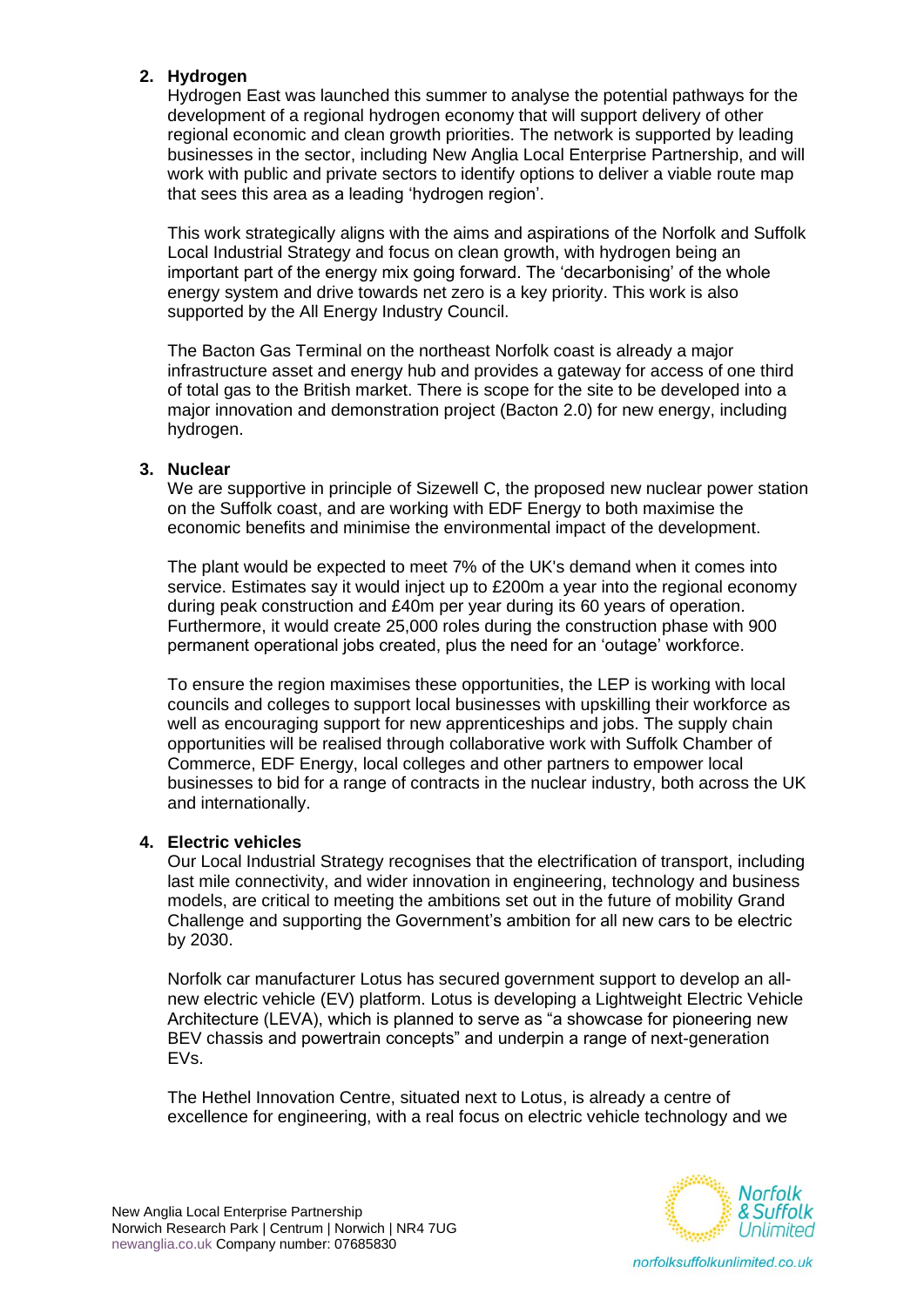are working with the Department for International Trade to bring a Gigafactory to our area.

Norfolk is also home to Equipmake, a pioneering electrification company which last year opened a new factory to manufacture its fully integrated electric bus chassis, enabling any bus coachbuilder to become a full electric bus manufacturer almost overnight. The facility provides the complete electric mobility solution – whatever the sector – offering the capability to design, test and manufacture everything from motors to fully electrified platforms.

EO Charging, based in Suffolk, is developing and manufacturing EV charging stations and infrastructure, operating in more than 30 countries – literally leading the charge for the UK as a global export success.

Given the Transport East Decarbonisation Study found 39% of carbon emissions in the region are emitted from transport and of this 98% were from road vehicles in 2017, the shift to EVs in our region can make a significant contribution to achieving targets both regionally and nationally.

### **5. Public transport, cycling and walking**

We are committed with our partners to deliver an integrated approach to infrastructure and inter-regional connectivity to maximise clean growth impacts locally and for UK plc. We are working with Network Rail and train operators to secure improvements on our rail network and we are also liaising with Connected Places Catapult to maximise the future of mobility opportunities locally.

We are working alongside Transport East, which has established two COVID-19 recovery action groups focused on Active Travel and Passenger Transport/Rural Connectivity to ensure low carbon modes are central to economic recovery. Funding has been awarded to Transport East by the DfT to support the work of these two groups. The Active Travel subgroup has scoped a brief to develop a strategic approach in the east, drawing on the significant potential and opportunities for walking and cycling, aligning with the Government's Gear Change strategy. The Passenger Transport and Rural Connectivity Sub-Group are also developing a subregional evidence base to help define a better operational model for both passenger transport and rural connectivity.

Local authorities, led by the two county councils, are meanwhile leading the way in investing in cycling and pedestrian infrastructure in our major towns and rural areas and we are keen to go even further and faster.

#### **6. Jet zero and greener maritime**

The Felixstowe Blue Tech Transformation project is using 5G-enabled capabilities to transform the services and connected business ecosystem of Britain's biggest and busiest container port. Felixstowe plays a pivotal role in keeping the UK's trade moving, and this initiative will transform its efficiency, capacity, flexibility and carbon footprint, to create a true world leader in logistics management.

Linked both physically and virtually to the Cambridge Norwich Tech Corridor, the project will connect high-tech companies, start-ups and research institutions, setting and solving tech and logistics challenges, and enabling innovative solutions to connectivity, logistics and trade.

Meanwhile, the region's most prominent energy, marine and environmental science research centres, together with regional business, are partnering on a new

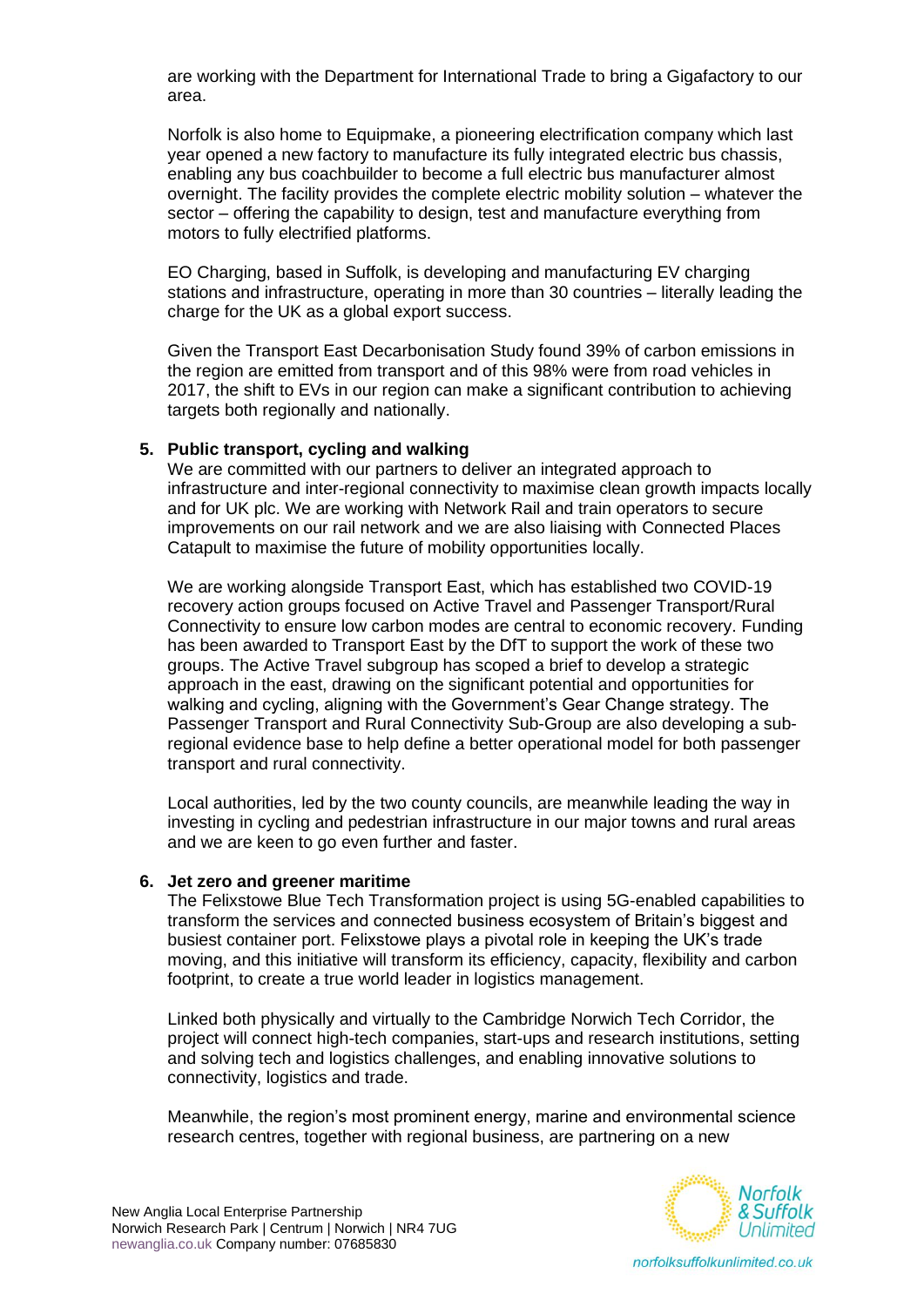collaborative bid which will further enhance East Anglia as a clean energy powerhouse for the UK and promote economic and environmental sustainability. Suffolk & Norfolk Research & Innovation on the Sustainable Energy Coast is led by the University of East Anglia, working with the UK's Centre for the Environment, Fisheries and Aquaculture Science (Cefas), headquartered in Lowestoft, and the Offshore Renewable Energy (ORE) Catapult.

## **7. Homes and public buildings**

Councils across Norfolk and Suffolk is committed to greener, warmer and more environmentally sustainable homes and buildings, with an estate made up of almost 100 ultra-low-energy homes winning Norwich City Council the prestigious Stirling Prize for architecture last year.

The Energy Systems Catapult estimates that five homes need to be decarbonised every minute to achieve the governments net zero by 2050 target. We are working alongside the ESC and partners as one of two pilot areas selected by the Greater South East Energy Hub to develop a global and whole house skills and training approach that is needed to meet this challenge. The Decarbonisation Academy pilot is an opportunity to deliver both regional and national green growth aspirations by improving and adding to training for installers and builders, developing new curriculum, delivering demonstrator programmes and creating regional learning factories. There is potential to:

- Retrofit over 75,000 social houses.
- Apply knowledge and learning from pilot to build 146,000 energy efficient new homes by 2036, retrofit over 650,000 private homes, commercial space and 135 significant infrastructure projects in the New Anglia area.
- Save £5, for every £1 spent on an energy efficient new build, retrofitting to the necessary standard in the future.
- Deliver the wider decarbonisation of transport, manufacturing, energy and construction and address labour and skills shortages identified in the sector skills plans.

### **8. Carbon capture**

The Southern North Sea gas fields are ideally positioned to play a key role in carbon capture, and we are keen to see the existing infrastructure used to support this. New and innovative energy technology concepts are being investigated in Norfolk & Suffolk, including offshore desalination, leading to hydrogen fuel production; carbon capture and storage; and gas to wire developments linked to the rejuvenation of the Southern North Sea.

We are keen to engage further with Government to enable the region to become a 'test and demonstration zone', highlighting its national and global value.

### **9. Nature**

Norfolk and Suffolk is blessed with some of the most attractive and environmentally sensitive locations in the country and the Broads Authority and local councils have ambitious plans to protect and restore the natural environment, working with landowners. There are significant opportunities to adapt agricultural land use to reduce the region's carbon footprint as well as plans to plant significant numbers of trees.

### **10. Innovation and finance**

When it comes to climate change, the University of East Anglia (UEA) is worldleading and in 2000 the UK Government chose the UEA as the site for the Tyndal